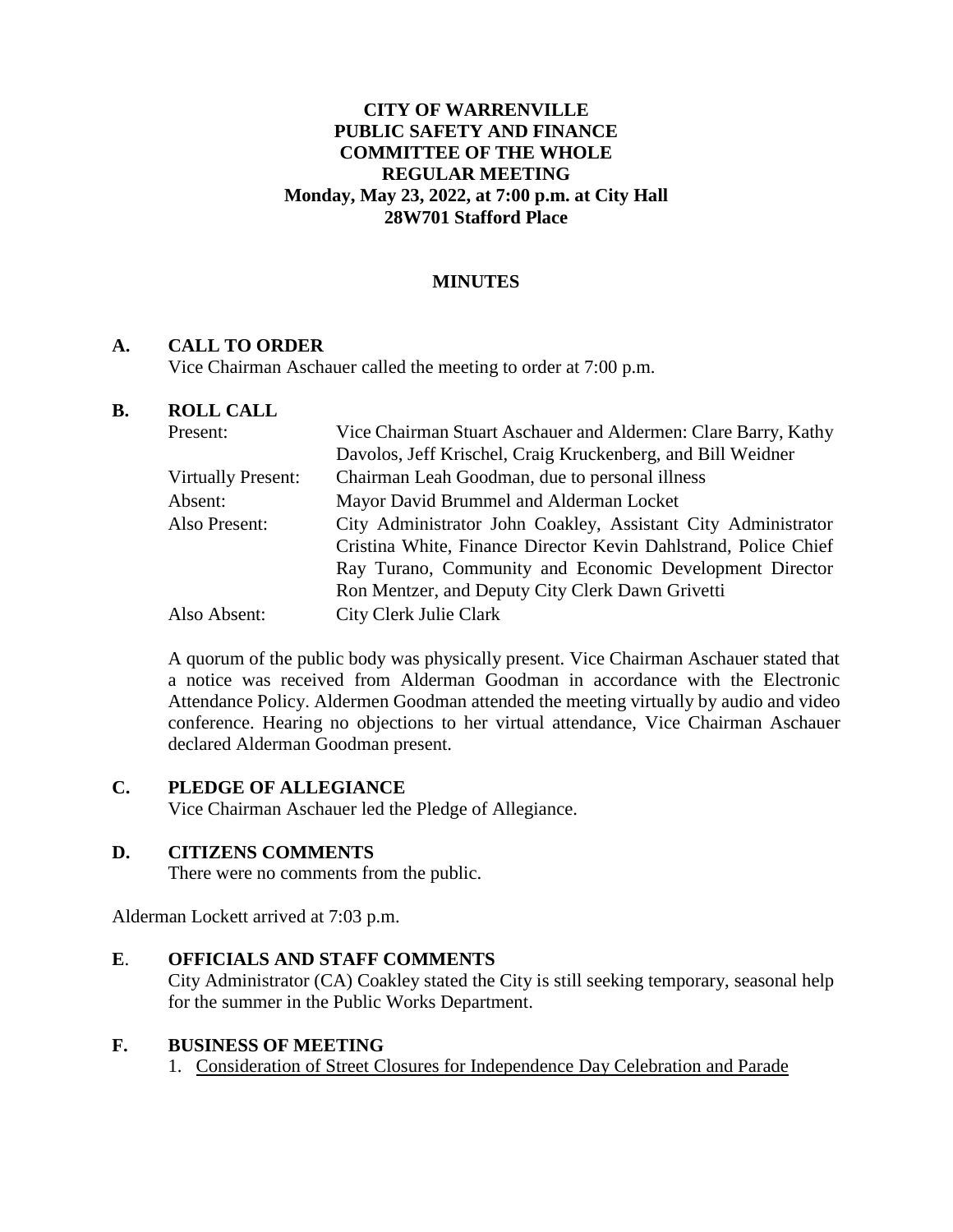ALDERMAN WEIDNER MADE A MOTION, seconded by Ald. Davolos, to recommend the City Council authorize the closure of certain local streets for the annual Independence Day Parade, parade staging, and Cerny Park festival as stated in Warrenville Friends of the 4th Committee Chairman Colin Wilkie's letter dated May 10, 2022.

MOTION ADOPTED VIA VOICE VOTE

2. Consideration of Voegtle parking and access agreement for Old Town Redevelopment Site #2

Community and Economic Development Director (CEDD) Mentzer stated, over the past several months, staff has worked with the City Attorney and ownership of the Voegtle property to develop a non-exclusive parking and access license agreement for the Old Town Redevelopment Site #2 (OTRS#2). He added that City approval of the agreement would allow the owners of the Voegtle's Auto Service property, their employees, tenants, customers, and vendors to utilize the eastern portion of the adjacent OTRS#2 for access and parking needs.

CEDD Mentzer discussed the key provisions of the agreement, and a representative from Voegtle's expressed the ownership's appreciation with the City for the agreement.

There was discussion regarding the enforcement of the parking restrictions contained in the license agreement. Ald. Weidner requested the Council require an annual review of agreement compliance before the agreement automatically renews, and Ald. Goodman expressed her concern for a lack of financial consideration in the agreement.

ALDERMAN BARRY MADE A MOTION, seconded by Ald. Davolos, to recommend the City Council approve a non-exclusive parking and access license agreement for the City owned property located at 28W244 Warrenville Road.

MOTION ADOPTED VIA VOICE VOTE

3. Consideration of IDEC recommendation to acknowledge certain awareness dates and months for June, July, and August 2022

Assistant City Administrator (ACA) White stated that the Inclusion, Diversity, Equity, and Awareness (IDEC) Commission is recommending the City acknowledge certain holidays in June, July, and August 2022. Specific dates were presented for consideration.

Ald. Goodman thanked members of IDEC for their research and recommendation of the acknowledgements.

ALDERMAN WEIDNER MADE A MOTION, seconded by Ald. Krischel, to recommend the City Council approve the IDEC recommendation to acknowledge certain holidays and observances in June, July, and August 2022.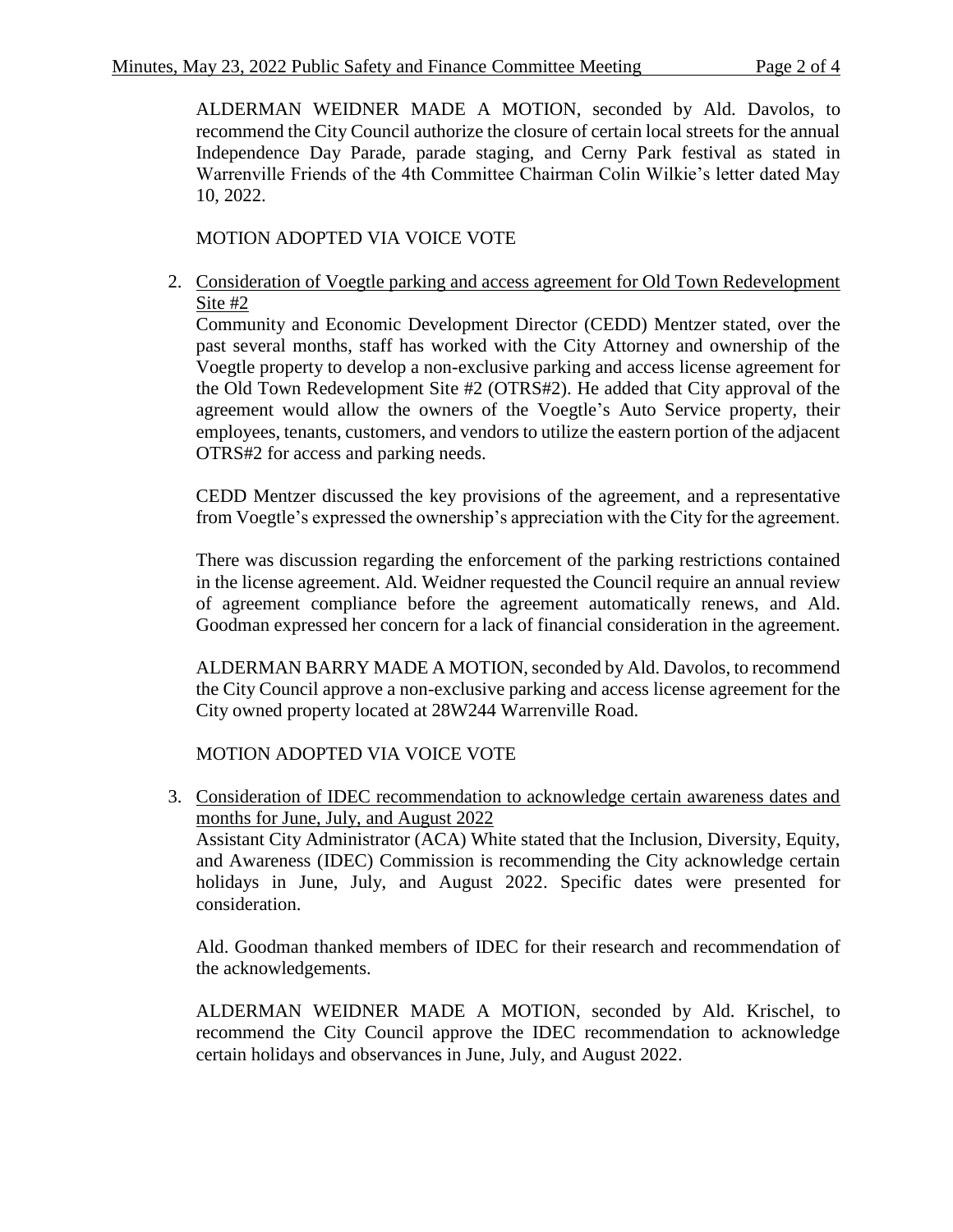# MOTION ADOPTED VIA VOICE VOTE

4. Consideration to purchase one police vehicle through State contract (Squad 205) Police Chief (PC) Turano reported that the Police Department is requesting the purchase of a new police vehicle to replace one that was damaged in an accident late last year. He noted that the vehicle was declared a total loss by the City's insurance company, and the City received a financial settlement for the loss. The difference between the settlement and the purchase price of a replacement vehicle is \$18,208. He added that the department is requesting the purchase of a gas vehicle to avoid any delays in manufacturing and delivery of the vehicle.

Ald. Barry noted that the quotes presented for additional equipment for the vehicle had expired and asked if they would still be valid. PC Turano replied they would.

Ald. Goodman asked how much money the City would save in fuel costs if this vehicle was replaced with a hybrid vehicle. PC Turano replied that the City has no data regarding the efficiency of the one hybrid vehicle in the fleet as it has not been put into service yet. He commented on the problems associated with the hybrid vehicle, and added that the excessive idle time required of a police vehicle and the need for continued use of onboard equipment would not be conducive to the purchase and use of a hybrid vehicle in this case. Ald. Goodman disagreed noting the improvements made in hybrid vehicle technology, and stated that the City should take climate change into consideration when given the option for the purchase of fleet vehicles.

ALDERMAN BARRY MADE A MOTION, seconded by Ald. Lockett, to recommend the City Council approve the purchase of one 2022 Ford Utility Police Interceptor AWD Explorer through State of Illinois contract #204.

MOTION ADOPTED VIA VOICE VOTE

5. Replacement of three police vehicles

PC Turano presented the Police Department's request to purchase two gas-powered and one hybrid replacement vehicles as part of the City's Capital Maintenance and Replacement Plan (CMRP). He indicated that all three vehicles meet the plan requirements for replacement. He provided the cost and mileage differences of the vehicles, and added that all three vehicles would be purchased through the state contract.

Ald. Goodman thanked PC Turano for considering the purchase of a hybrid vehicle. She indicated her preference for the purchase of more hybrid vehicles in accordance with the City's green energy policy. Ald. Davolos agreed, but stated here understanding of the Police Department's lack of data for the use of the currently owned hybrid vehicle.

PC Turano stated that his main concern is being able to put all purchased vehicles into service as soon as possible, and he is not confident he will be able to do that with a